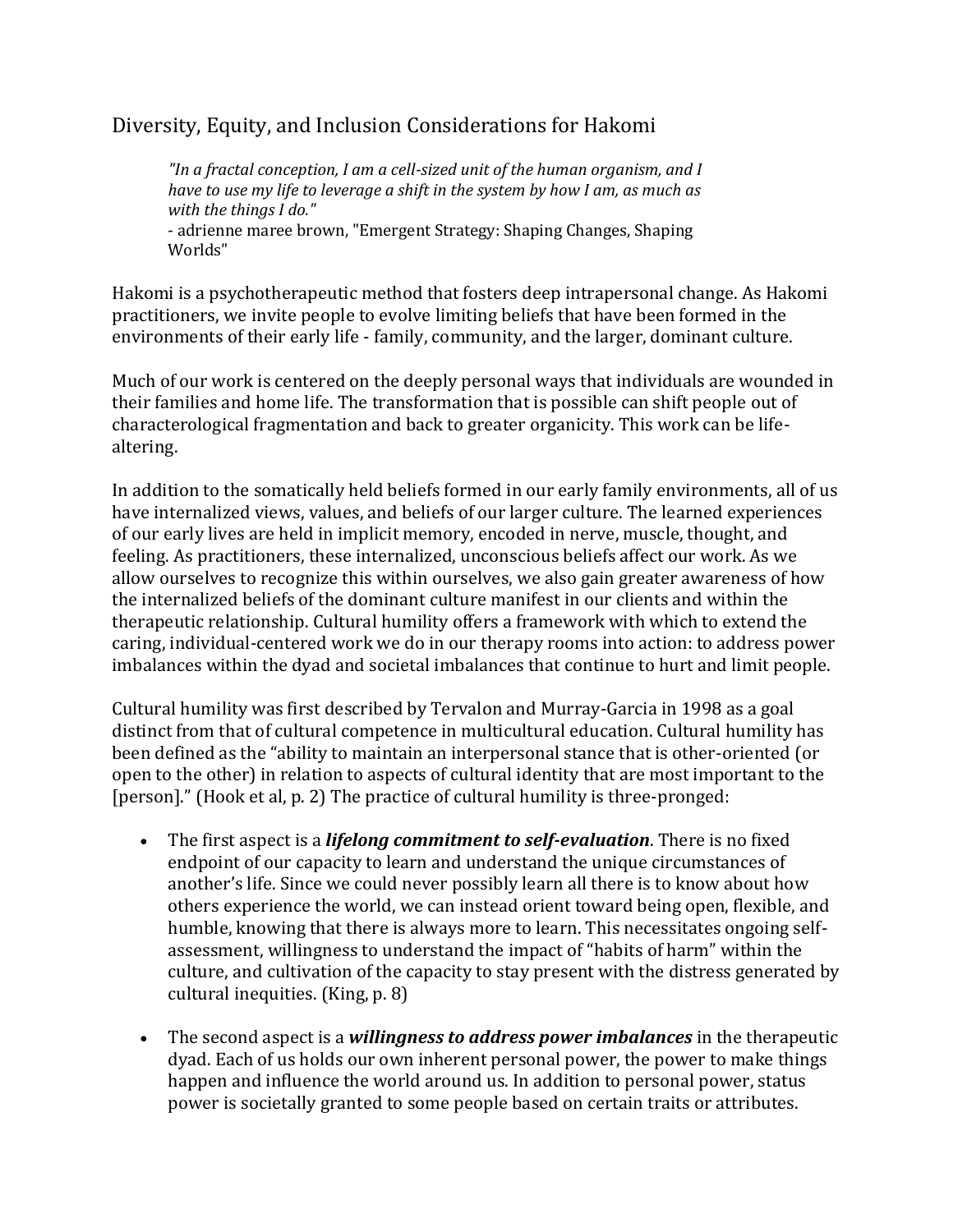Status power bestows unearned benefits and advantages. Culturally, in North America it is granted to white- and light-skinned people, men, able-bodied individuals, and people who identify as cis-gender and/or heterosexual. Individuals with status power are often unaware of the ease and advantages their status offers. (Barstow, 2015) Addressing these power inequities where they might arise in the therapeutic dyad first requires an awareness that such power imbalances exist. We need to examine not only the power we hold as practitioners due to our therapeutic *role*, but also hold ourselves accountable for any added *up-status power* we may hold. It also means that we respect the inherent personal power of each individual, safeguarding and promoting each individual's influence within the greater system.

x The third aspect is an *engagement in cultural change work*, to actively make an effort to shift systems that perpetuate power inequities. This stems from a recognition that while individuals can create positive change, bigger change is possible when we are personally committed to lifelong learning, willing to address power imbalances in our one-on-one work, *and* willing to advocate for systemic changes in the organizations and communities of which we are a part.

Cultural humility allows us to be the experts in psychotherapeutic work while simultaneously acknowledging that our clients are the experts of their lives. It is a feature of a culturally-attuned therapeutic relationship, one that directly addresses power differentials and seeks to extend beyond the therapy room to address cultural bias in the larger community.

## *Cultural Humility is an Extension of Hakomi Principles:*

The Unity Principle reminds us that everything in our world is connected. Each smaller part affects the whole. We are not truly separate; we are all embedded in families, communities, economy, and culture. Additionally, we are not all one and the same. The greater whole is formed not only through our interconnectedness, but also through our infinite diversity. As individuals living within political and cultural systems, the influence of these systems leaves its imprint, offering options, advantages and choices inequitably distributed based on unearned status power of race, gender, able-bodiedness, etc. Cultural inequities cannot be ignored in authentic, culturally conscious therapeutic work.

Dominant culture teaches us to see the world in dualisms - gay and straight, black and white, masculine and feminine. However, dualism obscures many nuances of people's actual lived experience. No human can be fully described by dualistic categorization. Our clients come to us as complex manifestations of an infinite variety of individual human experience, manifesting in nuanced relationship with their sexuality, gender, the color of their skin, and other aspects of identity. We honor the diversity of experience by recognizing and valuing each unique individual. In this way we are working within the Principle of Organicity.

In addition to supporting individual identity, it is both powerful and therapeutic to hold awareness of how power inequities (around race, gender, religion, sexual and gender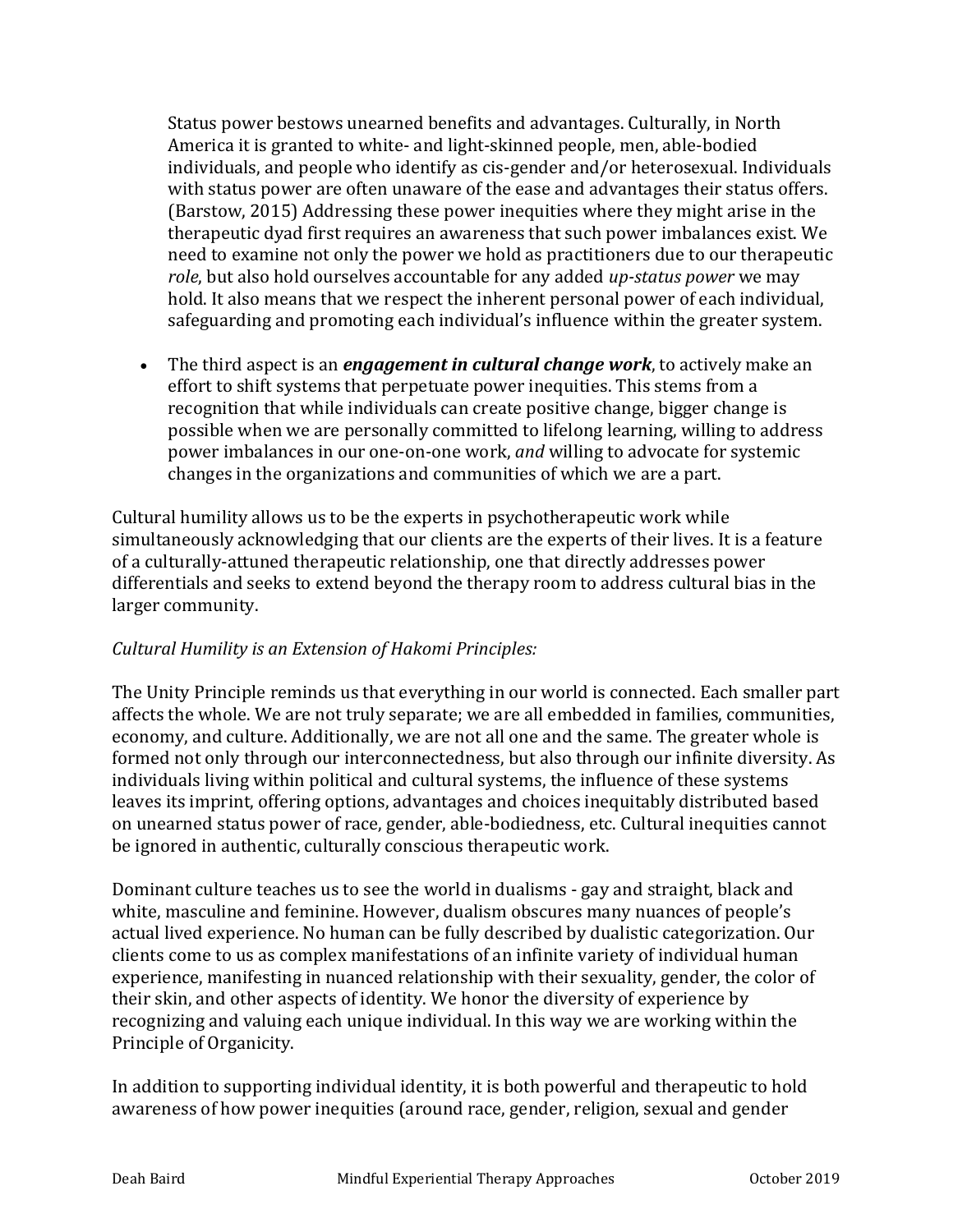identity, economic disparity, and more) have been part of each client's experience. The Unity Principle reminds us that we are all parts of a whole, contributing to and connected to something larger than ourselves. Silence in the therapy room about unearned advantages culturally and institutionally granted to those in traditionally up-status positions perpetuates those inequities. An individual cannot thoroughly eliminate the personal impact of racism, sexism, homophobia, or transphobia in their lives and within their psychic structure while conditions in the world are still stacked against them. The Principle of Non-Violence necessitates that the therapeutic process supports emergent, lifeaffirming organicity while also fully addressing the reality of the lived-experiences of cultural inequity.

The Hakomi method is at its essence an application of mindfulness that opens us up to noticing the previously unquestioned biases of perception that have been perpetuating distress or dissatisfaction in life. Moshe Feldenkrais is frequently quoted as saying, "You can only do what you want when you know what you are doing!" Mindfulness awakens us to what we are doing. Through the process of self-observation we begin to disidentify from our implicitly-held habits of perception and behavior. Much of this work centers on the innermost realms of our lives, mindfulness can also promote an awakening to the harmful habits of perception and behavior within the larger culture. Ruth King, in her book Mindful of Race, applies mindfulness in her approach to transforming racism. She describes three important stages in this work. First, we must see and understand the "habits of harm" within the larger culture. Next, we must allow ourselves to feel the distress of racial harm. And finally, we can shift toward a culture of greater care and mutuality. As practitioners, we can do our own work to understand how we have been part of cultural habits of harm (racism, homophobia, sexism, and other forms of oppression) while also allowing our application of the method to support this awakening and transformation at a cultural level.

## *Cultural Humility applied to the Hakomi Method:*

As practitioners dedicated to unraveling internalized childhood hurts of our clients, we have already embraced the healing power of empathically understanding another's experience. We use the Method as a means to revisit formative experiences from our clients' long-ago pasts with the intention of re-aligning to organicity and potential. Childhood hurts leave traces in somatically-held implicit memory, shaping an adult's perceptions and behaviors. In the same way, cultural messages leave their impact, communicating that some are valued more or less than others and will have differential access to power and influence based solely on unearned, inborn traits. Our empathic loving-kindness can and should be attentive and welcoming to the many ways that our clients have been hurt and limited.

Our work expands when we are willing to hold a lens of cultural humility and attunement to the manifestations of how the dominant culture impacts people. Our empathic, loving attention can facilitate exploration of the somatically-held pain of living in down-power status. We can use the Method with the intention and goal of shifting toward greater *individual* organicity and potential. We must also recognize that our clients' struggles are not simply the product of individual limiting beliefs. Cultural inequities continually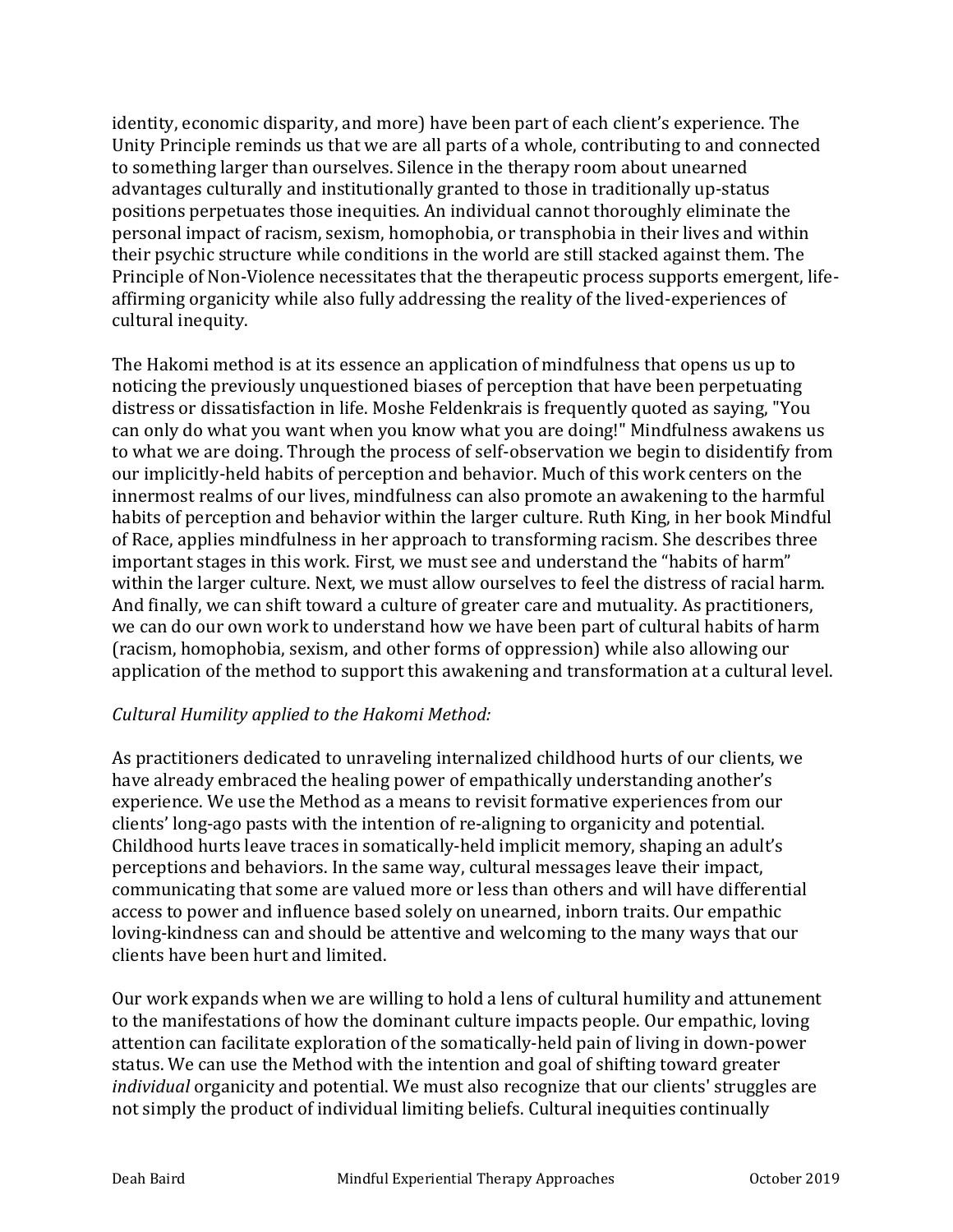reinforce self-perceptions and experiences that are not aligned with their full felt organic truth. These inequities persist outside the therapy room in the form of present-day sexism, racism, transphobia, homophobia, classism, ableism, ageism, etc. They are woven into our social structure, institutions, worldviews, beliefs, knowledge, and ways of interacting with each other. For anyone in a down-power status, these inequities are omnipresent, manifesting in both subtle and not-so-subtle ways. Naming this and demonstrating willingness and capacity to work with it is crucial to increasing the felt-sense of safety in the therapeutic relationship.

As practitioners in charge of the therapy process, it is our responsibility not just to be willing to have these conversations, but to initiate them. How we do so depends on the specific status power differential in the therapeutic dyad. In circumstances in which the therapist holds up-power status, it can be tempting to minimize or erase the impact of status power on the therapy. This is part of the trance of status power. Those who have privilege may not recognize what they have. White people, for example, may behave as though racism doesn't exist, whereas those who experience racism directly cannot overlook it. Cis-gendered and straight people often make assumptions about issues relating to other people's sexual orientation or gender based on their own perceptions, values, and comfort level, rather than the other person's actual experience.

As culturally humble healing professionals, we can be aware that those in down-power status don't have the choice to erase the impact of the inequities in their lives. Bringing conversations about difference into the therapy room, and taking the time to address the power differentials at play, can build a more solid therapeutic relationship that can more fully explore the client's lived experience within our culture.

## *DEI and Cultural Considerations for Mindfulness, Accessing, and Child State Work*

Early childhood wounding may include personal, familial hurts, cultural wounding, and cultural wounding transmitted through attachment figures. Each individual is not simply a separate self, but also a self in relationship - to others, to community and to the greater culture; we are all part of a larger whole. We each have our separate uniqueness and we are each a product of the world in which we live.

In addition to the exquisitely personal, intra-psychic, developmental wounding that any child might experience, children from marginalized groups absorb the wounding of living in a culture that views anyone from a non-dominant or marginalized group as problematic and "less than." In addition, cultural hurts and inequities may be transmitted through attachment figures attempting to protect and inform the child of their burden to bear as someone born into down-power status.

These cultural hurts are lodged as traumas in the nervous systems of those living in downpower status. In the U.S., racial trauma is pervasive, with its roots in an economy and social system built on slavery and ongoing violence perpetrated against black, indigenous, and people of color. The impact of racial trauma can only be addressed in therapy if there is an initial willingness to face issues of diversity, equity and inclusion (DEI) head on; to name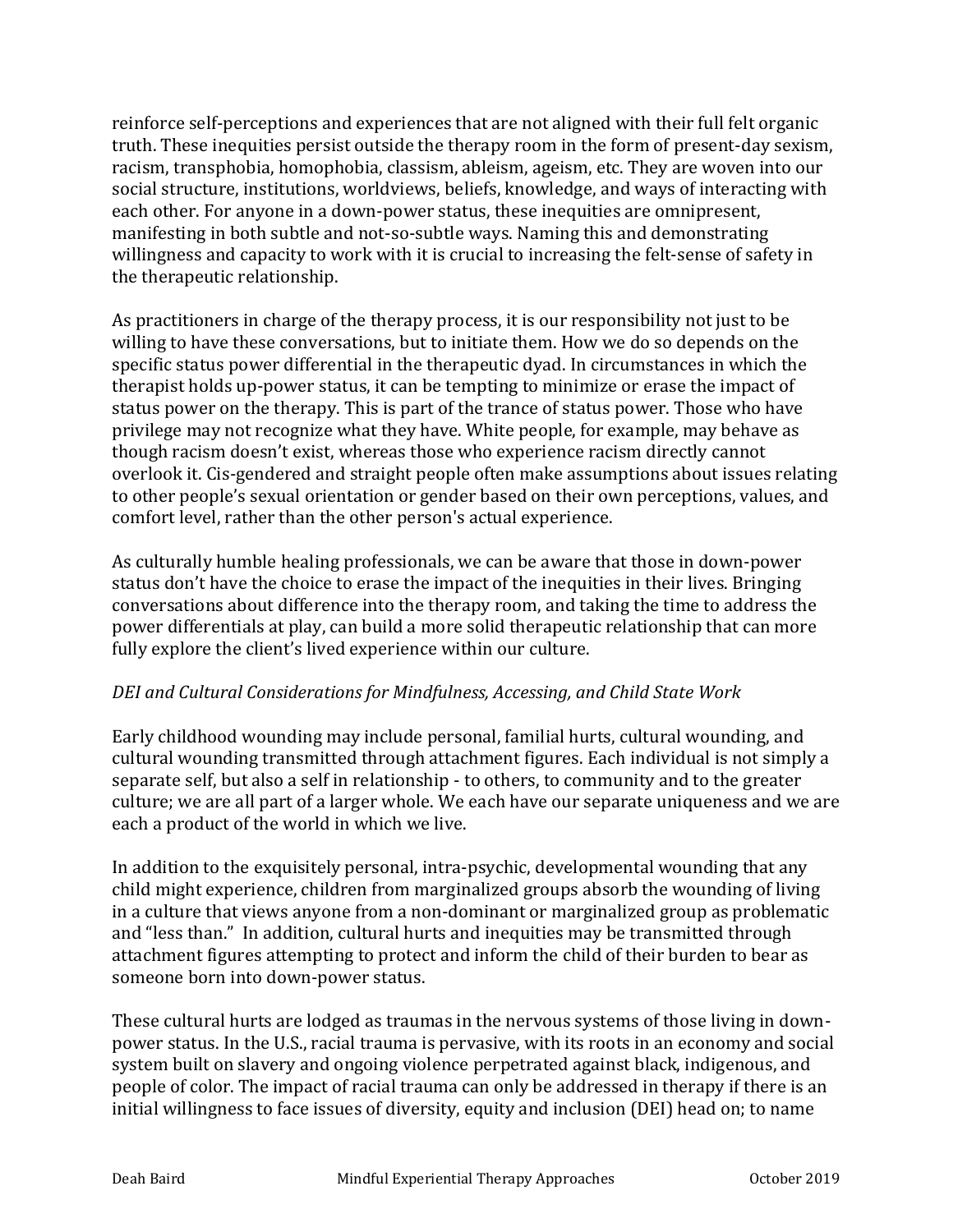and address them within the therapeutic dyad. The importance of this cannot be overstated. In *Mindful of Race*, Ruth King writes, "POC [people of color] may tend to be more aware of racial trauma and less aware of childhood traumas, whereas whites may be more aware of childhood traumas and lack awareness of race or racial traumas." (p.31)

When working with any client, the therapist inherently occupies an up-power role. Ethics require practitioners to be accountable for their heightened influence and power in the therapeutic relationship, and to proactively attend to the impact of status-related power differences in the treatment room. When therapists are willing to bring these issues out into the open, the burden of the cultural power differential is no longer solely held by clients. Addressing cultural wounding and status power in the therapeutic relationship may be a crucial element that unblocks access to deeper, transformative work.

Naming differences, addressing power differentials, and being willing to talk about cultural wounding are all part of culturally humble and DEI-informed Hakomi work.

*Mindfulness:* Unaddressed issues of the power differential make it more difficult for clients to drop into a state of inner awareness. When we invite clients into mindfulness, unspoken aspects of the power differential can interrupt the sense of trust and safety needed to access the neurally open state of mind required for applied mindfulness. Explicitly including awareness of power and status promotes the trust needed for effective mindfulness processes.

*Experiments:* In accessing, our experiments may take on added import to clients who are also managing a power differential. Taking-over experiments and probes may bring up not only personal, intrapsychic material, but direct feedback may arise specifically about power inequities. When we are open to naming and discussing the power differential in the room, it enables our clients to better engage this material as well. For example, size, gender, or racial differences may need to be directly explored in setting up a taking-over. Nourishing words offered as a probe can evoke evidence of not only personal, familial wounding, but also the limiting and oppressive messages of the larger culture.

*Child-State Work:* Unexplored power differentials can interfere with the healing potential of child-state work. The nourishing aspects of a 'missing experience,' if offered by a white therapist to a person of color, may not be accessible to that client. A person of color working with a white therapist may not feel safe enough to explore their core material. Addressing power differential issues forthrightly in the contact phase of the work can enhance the felt sense of safety in the therapeutic dyad, enabling more vulnerable work to be done.

For example, when doing child-state work with a trans or gender-fluid client, our assumptions about gender identity may not match up with the client's inner experience. We will need to clarify the pronouns and gender identity of the inner child, just as we clarify the feelings, thoughts and setting of the inner experience of child state.